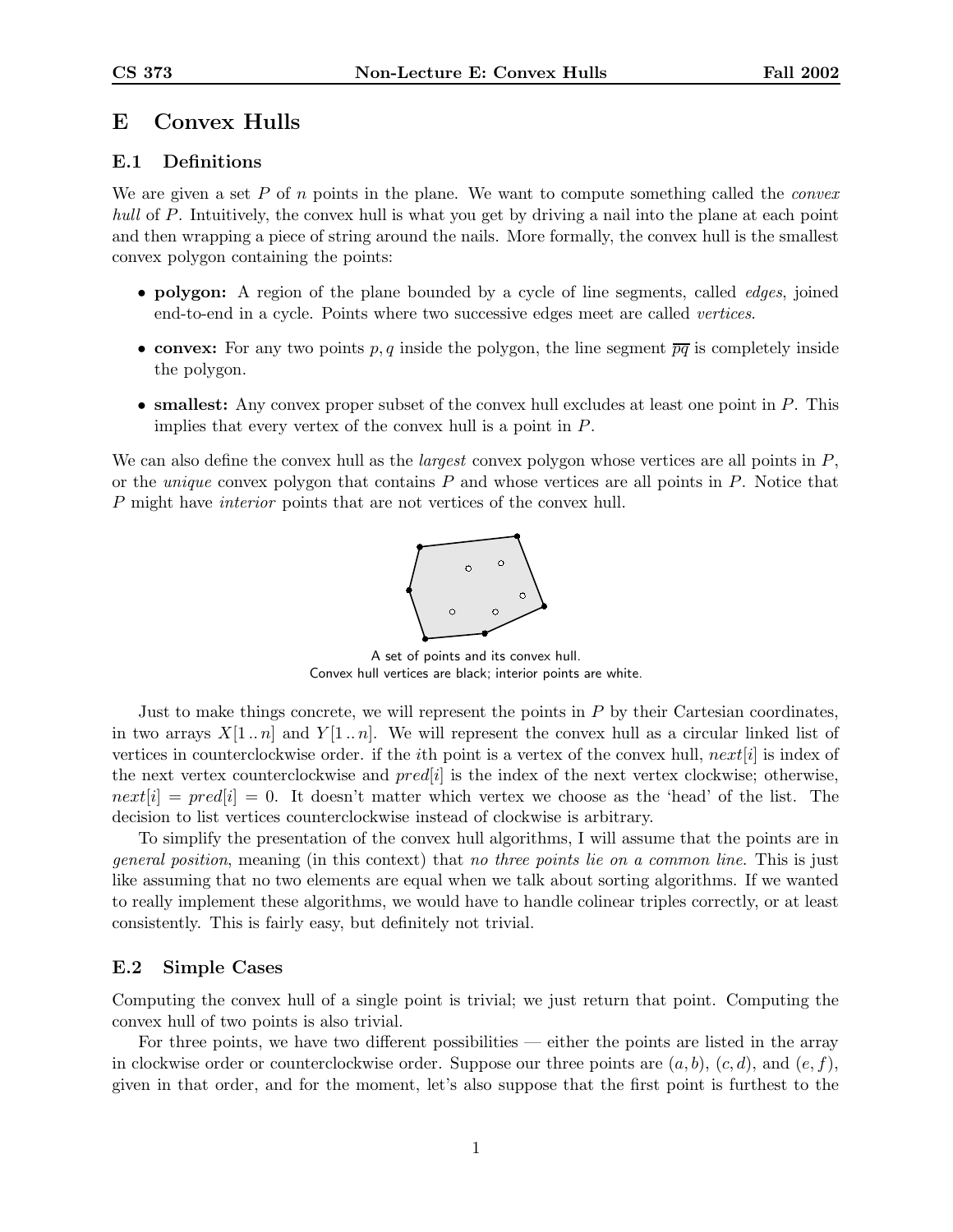left, so  $a < c$  and  $a < f$ . Then the three points are in counterclockwise order if and only if the line  $\overrightarrow{(a, b)(c, d)}$  is less than the slope of the line  $\overrightarrow{(a, b)(e, f)}$ :

counterclockwise 
$$
\iff
$$
  $\frac{d-b}{c-a} < \frac{f-b}{e-a}$ 

Since both denominators are positive, we can rewrite this inequality as follows:

counterclockwise 
$$
\iff
$$
  $(f - b)(c - a) > (d - b)(e - a)$ 

This final inequality is correct even if  $(a, b)$  is not the leftmost point. If the inequality is reversed, then the points are in clockwise order. If the three points are colinear (remember, we're assuming that never happens), then the two expressions are equal.



Three points in counterclockwise order.

Another way of thinking about this counterclockwise test is that we're computing the crossproduct of the two vectors  $(c, d) - (a, b)$  and  $(e, f) - (a, b)$ , which is defined as a 2 × 2 determinant:

| $\begin{vmatrix} \text{counterclockwise} & \longleftrightarrow & \begin{vmatrix} c-a & d-b \\ e-a & f-b \end{vmatrix} > \end{vmatrix}$ |  |  |
|----------------------------------------------------------------------------------------------------------------------------------------|--|--|
|----------------------------------------------------------------------------------------------------------------------------------------|--|--|

We can also write it as a  $3 \times 3$  determinant:

counterclockwise 
$$
\iff
$$
  $\begin{vmatrix} 1 & a & b \\ 1 & c & d \\ 1 & e & f \end{vmatrix} > 0$ 

All three boxed expressions are algebraically identical.

This counterclockwise test plays *exactly* the same role in convex hull algorithms as comparisons play in sorting algorithms. Computing the convex hull of of three points is analogous to sorting two numbers: either they're in the correct order or in the opposite order.

#### E.3 Jarvis's Algorithm (Wrapping)

Perhaps the simplest algorithm for computing convex hulls simply simulates the process of wrapping a piece of string around the points. This algorithm is usually called *Jarvis's march*, but it is also referred to as the *gift-wrapping* algorithm.

Jarvis's march starts by computing the leftmost point  $\ell$ , *i.e.*, the point whose x-coordinate is smallest, since we know that the left most point must be a convex hull vertex. Finding  $\ell$  clearly takes linear time.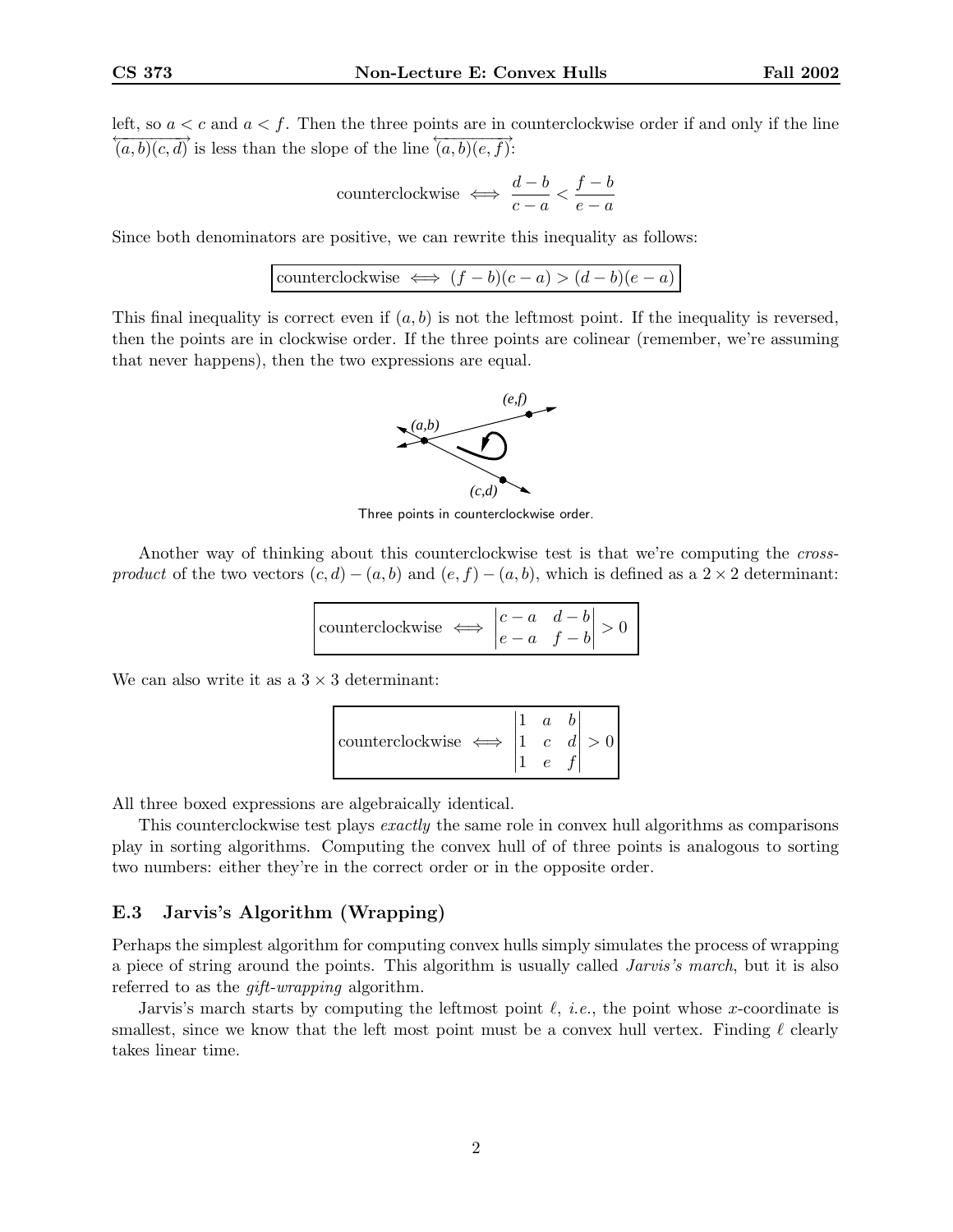

The execution of Jarvis's March.

Then the algorithm does a series of *pivoting* steps to find each successive convex hull vertex, starting with  $\ell$  and continuing until we reach  $\ell$  again. The vertex immediately following a point p is the point that appears to be furthest to the right to someone standing at  $p$  and looking at the other points. In other words, if q is the vertex following  $p$ , and  $r$  is any other input point, then the triple  $p, q, r$  is in counter-clockwise order. We can find each successive vertex in linear time by performing a series of  $O(n)$  counter-clockwise tests.

```
JARVISMARCH(X[1.. n], Y[1.. n]):
\ell \leftarrow 1for i \leftarrow 2 to n
        if X[i] < X[\ell]\ell \leftarrow ip \leftarrow \ellrepeat
        q \leftarrow p + 1 \quad \langle \langle Make \; sure \; p \neq q \rangle \ranglefor i \leftarrow 2 to n
                if CCW(p, i, q)q \leftarrow inext[p] \leftarrow q; \ prev[q] \leftarrow pp \leftarrow quntil p = \ell
```
Since the algorithm spends  $O(n)$  time for each convex hull vertex, the worst-case running time is  $O(n^2)$ . However, this naïve analysis hides the fact that if the convex hull has very few vertices, Jarvis's march is extremely fast. A better way to write the running time is  $O(nh)$ , where h is the number of convex hull vertices. In the worst case,  $h = n$ , and we get our old  $O(n^2)$  time bound, but in the best case  $h = 3$ , and the algorithm only needs  $O(n)$  time. Computational geometers call this an output-sensitive algorithm; the smaller the output, the faster the algorithm.

#### E.4 Divide and Conquer (Splitting)

The behavior of Jarvis's marsh is very much like selection sort: repeatedly find the item that goes in the next slot. In fact, most convex hull algorithms resemble some sorting algorithm.

For example, the following convex hull algorithm resembles quicksort. We start by choosing a pivot point p. Partitions the input points into two sets  $L$  and  $R$ , containing the points to the left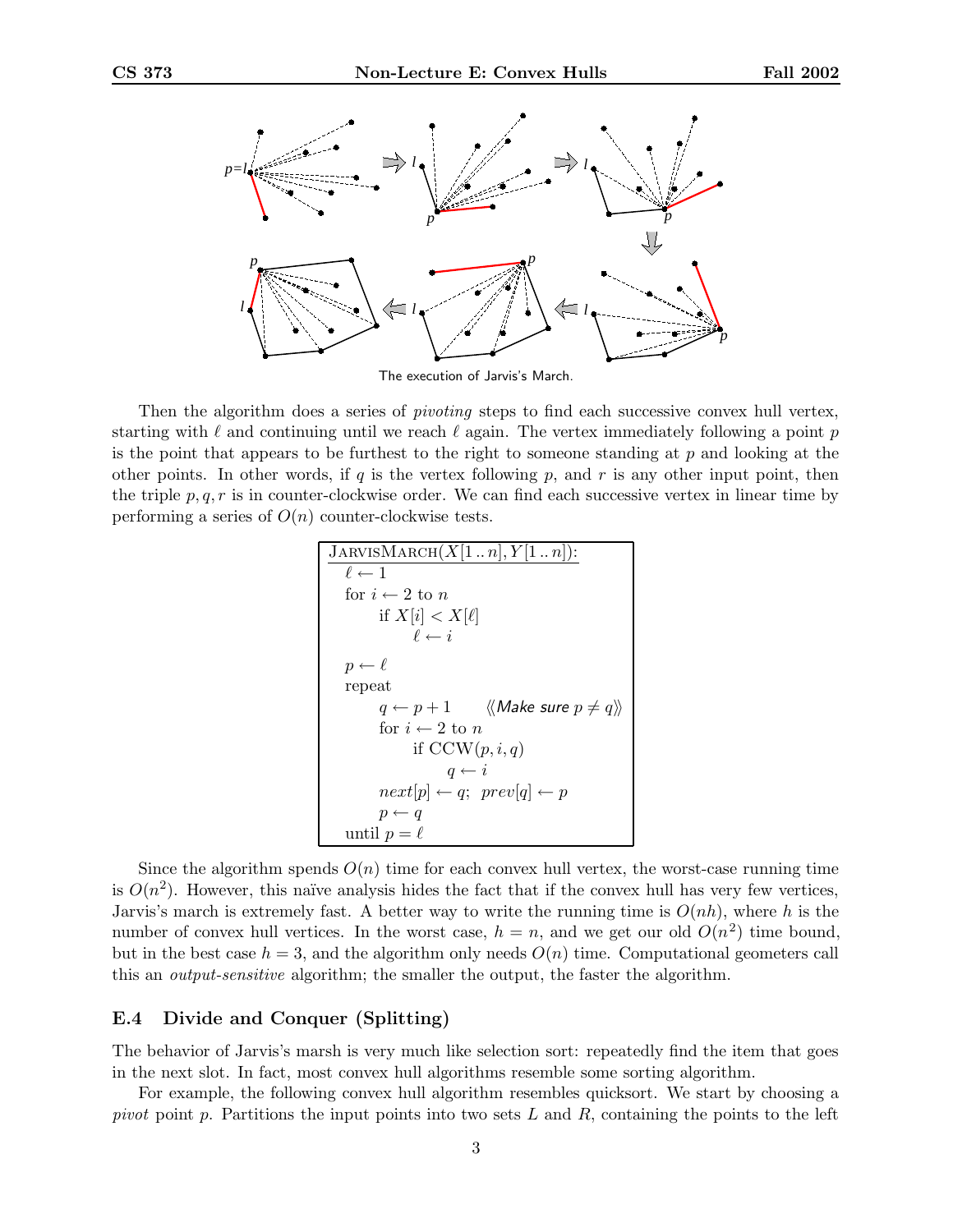of p, including p itself, and the points to the right of p, by comparing x-coordinates. Recursively compute the convex hulls of L and R. Finally, merge the two convex hulls into the final output.

The merge step requires a little explanation. We start by connecting the two hulls with a line segment between the rightmost point of the hull of  $L$  with the leftmost point of the hull of  $R$ . Call these points p and q, respectively. (Yes, it's the same p.) Actually, let's add two copies of the segment  $\overline{pq}$  and call them *bridges*. Since p and q can 'see' each other, this creates a sort of dumbbell-shaped polygon, which is convex except possibly at the endpoints off the bridges.



Merging the left and right subhulls.

We now expand this dumbbell into the correct convex hull as follows. As long as there is a clockwise turn at either endpoint of either bridge, we remove that point from the circular sequence of vertices and connect its two neighbors. As soon as the turns at both endpoints of both bridges are counter-clockwise, we can stop. At that point, the bridges lie on the upper and lower common tangent lines of the two subhulls. These are the two lines that touch both subhulls, such that both subhulls lie below the upper common tangent line and above the lower common tangent line.

Merging the two subhulls takes  $O(n)$  time in the worst case. Thus, the running time is given by the recurrence  $T(n) = O(n) + T(k) + T(n-k)$ , just like quicksort, where k the number of points in R. Just like quicksort, if we use a naïve deterministic algorithm to choose the pivot point  $p$ , the worst-case running time of this algorithm is  $O(n^2)$ . If we choose the pivot point randomly, the expected running time is  $O(n \log n)$ .

There are inputs where this algorithm is clearly wasteful (at least, clearly to us). If we're really unlucky, we'll spend a long time putting together the subhulls, only to throw almost everything away during the merge step. Thus, this divide-and-conquer algorithm is not output sensitive.



A set of points that shouldn't be divided and conquered.

## E.5 Graham's Algorithm (Scanning)

Our third convex hull algorithm, called *Graham's scan*, first explicitly sorts the points in  $O(n \log n)$ and then applies a linear-time scanning algorithm to finish building the hull.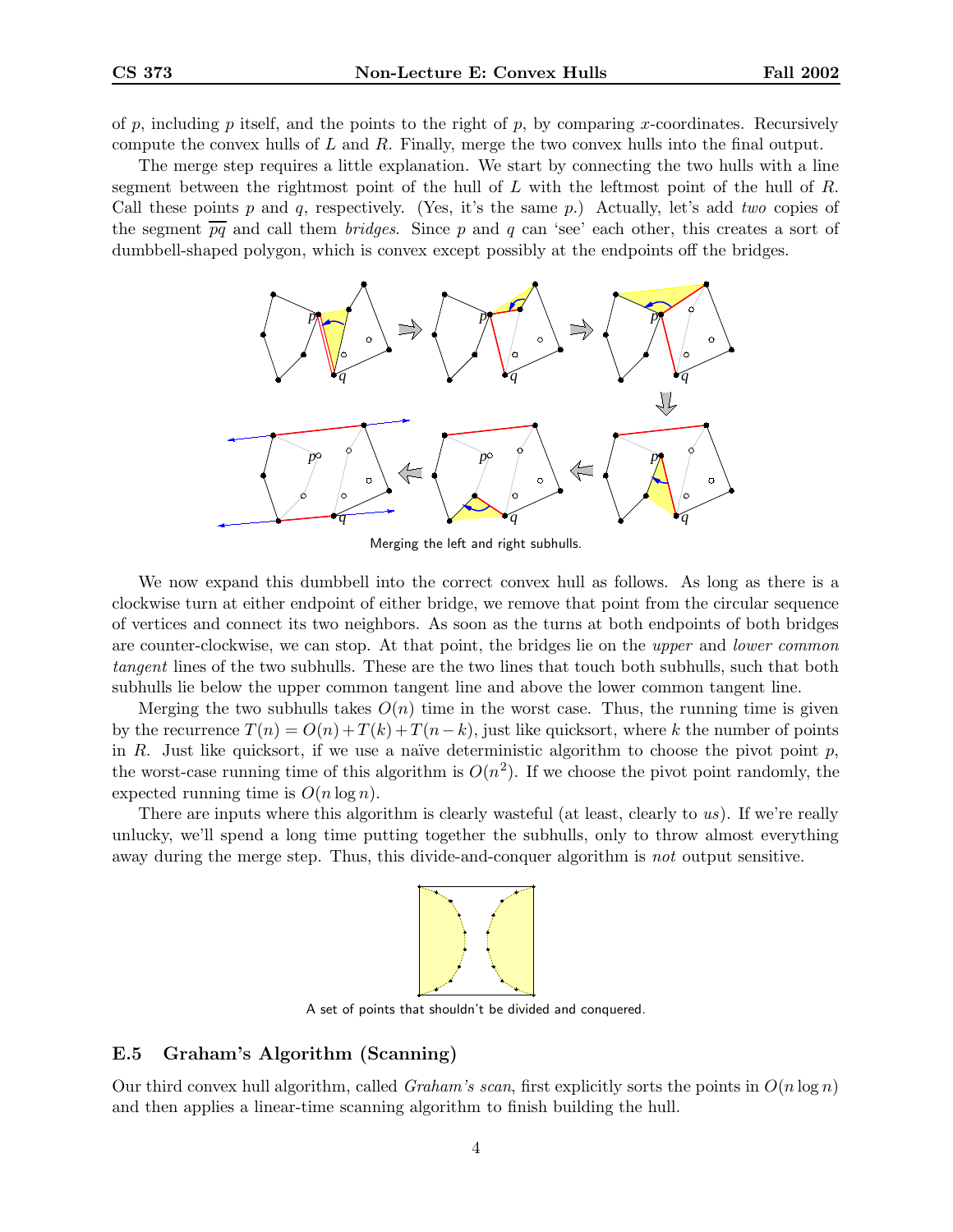We start Graham's scan by finding the leftmost point  $\ell$ , just as in Jarvis's march. Then we sort the points in counterclockwise order around  $\ell$ . We can do this in  $O(n \log n)$  time with any comparison-based sorting algorithm (quicksort, mergesort, heapsort, etc.). To compare two points p and q, we check whether the triple  $\ell, p, q$  is oriented clockwise or counterclockwise. Once the points are sorted, we connected them in counterclockwise order, starting and ending at  $\ell$ . The result is a *simple* polygon with *n* vertices.



A simple polygon formed in the sorting phase of Graham's scan.

To change this polygon into the convex hull, we apply the following 'three-penny algorithm'. We have three pennies, which will sit on three consecutive vertices  $p, q, r$  of the polygon; initially, these are  $\ell$  and the two vertices after  $\ell$ . We now apply the following two rules over and over until a penny is moved forward onto  $\ell$ :

- If  $p, q, r$  are in counterclockwise order, move the back penny forward to the successor of r.
- If  $p, q, r$  are in clockwise order, remove q from the polygon, add the edge pr, and move the middle penny backward to the predecessor of p.



The 'three-penny' scanning phase of Graham's scan.

Whenever a penny moves forward, it moves onto a vertex that hasn't seen a penny before (except the last time), so the first rule is applied  $n-2$  times. Whenever a penny moves backwards, a vertex is removed from the polygon, so the second rule is applied exactly  $n - h$  times, where h is as usual the number of convex hull vertices. Since each counterclockwise test takes constant time, the scanning phase takes  $O(n)$  time altogether.

## E.6 Chan's Algorithm (Shattering)

The last algorithm I'll describe is an output-sensitive algorithm that is never slower than either Jarvis's march or Graham's scan. The running time of this algorithm, which was discovered by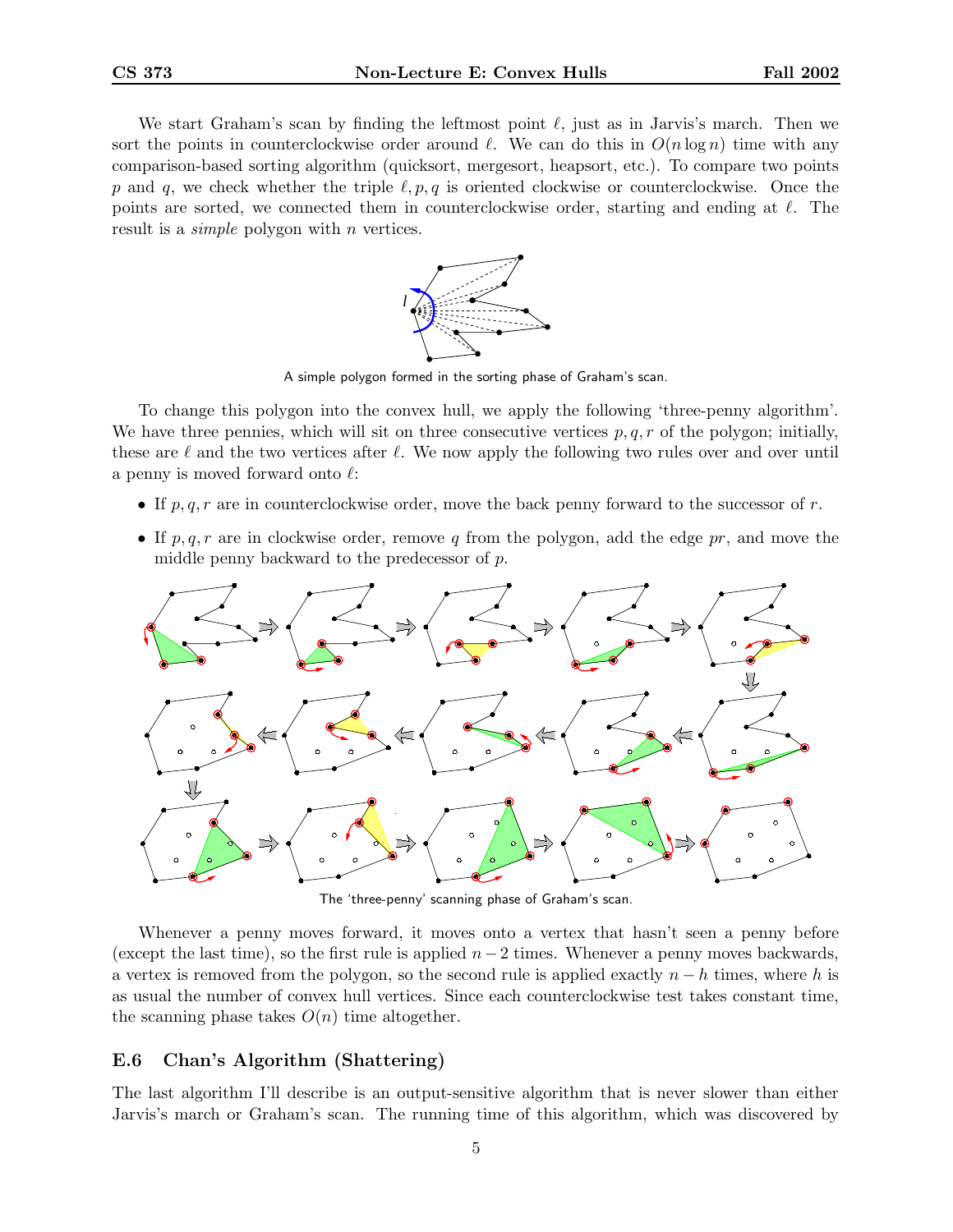Timothy Chan in 1993, is  $O(n \log h)$ . Chan's algorithm is a combination of divide-and-conquer and gift-wrapping.

First suppose a 'little birdie' tells us the value of h; we'll worry about how to implement the little birdie in a moment. Chan's algorithm starts by *shattering* the input points into  $n/h$  arbitrary<sup>1</sup> subsets, each of size h, and computing the convex hull of each subset using (say) Graham's scan. This much of the algorithm requires  $O((n/h) \cdot h \log h) = O(n \log h)$  time.



Shattering the points and computing subhulls in  $O(n \log h)$  time.

Once we have the  $n/h$  subhulls, we follow the general outline of Jarvis's march, 'wrapping a string around' the  $n/h$  subhulls. Starting with  $p = \ell$ , where  $\ell$  is the leftmost input point, we successively find the convex hull vertex the follows  $p$  and counterclockwise order until we return back to  $\ell$  again.

The vertex that follows  $p$  is the point that appears to be furthest to the right to someone standing at p. This means that the successor of p must lie on a *right tangent line* between p and one of the subhulls—a line from p through a vertex of the subhull, such that the subhull lies completely on the right side of the line from  $p$ 's point of view. We can find the right tangent line between  $p$ and any subhull in  $O(\log h)$  time using a variant of binary search. (This is a practice problem in the homework!) Since there are  $n/h$  subhulls, finding the successor of p takes  $O((n/h)\log h)$  time altogether.

Since there are h convex hull edges, and we find each edge in  $O((n/h)\log h)$  time, the overall running time of the algorithm is  $O(n \log h)$ .



Wrapping the subhulls in  $O(n \log h)$  time.

Unfortunately, this algorithm only takes  $O(n \log h)$  time if a little birdie has told us the value of h in advance. So how do we implement the 'little birdie'? Chan's trick is to guess the correct value of h; let's denote the guess by  $h^*$ . Then we shatter the points into  $n/h^*$  subsets of size  $h^*$ , compute their subhulls, and then find the first  $h^*$  edges of the global hull. If  $h < h^*$ , this algorithm computes the complete convex hull in  $O(n \log h^*)$  time. Otherwise, the hull doesn't wrap all the way back around to  $\ell$ , so we know our guess  $h^*$  is too small.

Chan's algorithm starts with the optimistic guess  $h^* = 3$ . If we finish an iteration of the algorithm and find that  $h^*$  is too small, we *square*  $h^*$  and try again. In the final iteration,  $h^* < h^2$ , so the last iteration takes  $O(n \log h^*) = O(n \log h^2) = O(n \log h)$  time. The total running time of Chan's algorithm is given by the sum

$$
O(n \log 3 + n \log 3^2 + n \log 3^4 + \dots + n \log 3^{2^k}),
$$

<sup>&</sup>lt;sup>1</sup>In the figures, in order to keep things as clear as possible, I've chosen these subsets so that their convex hulls are disjoint. This is not true in general!